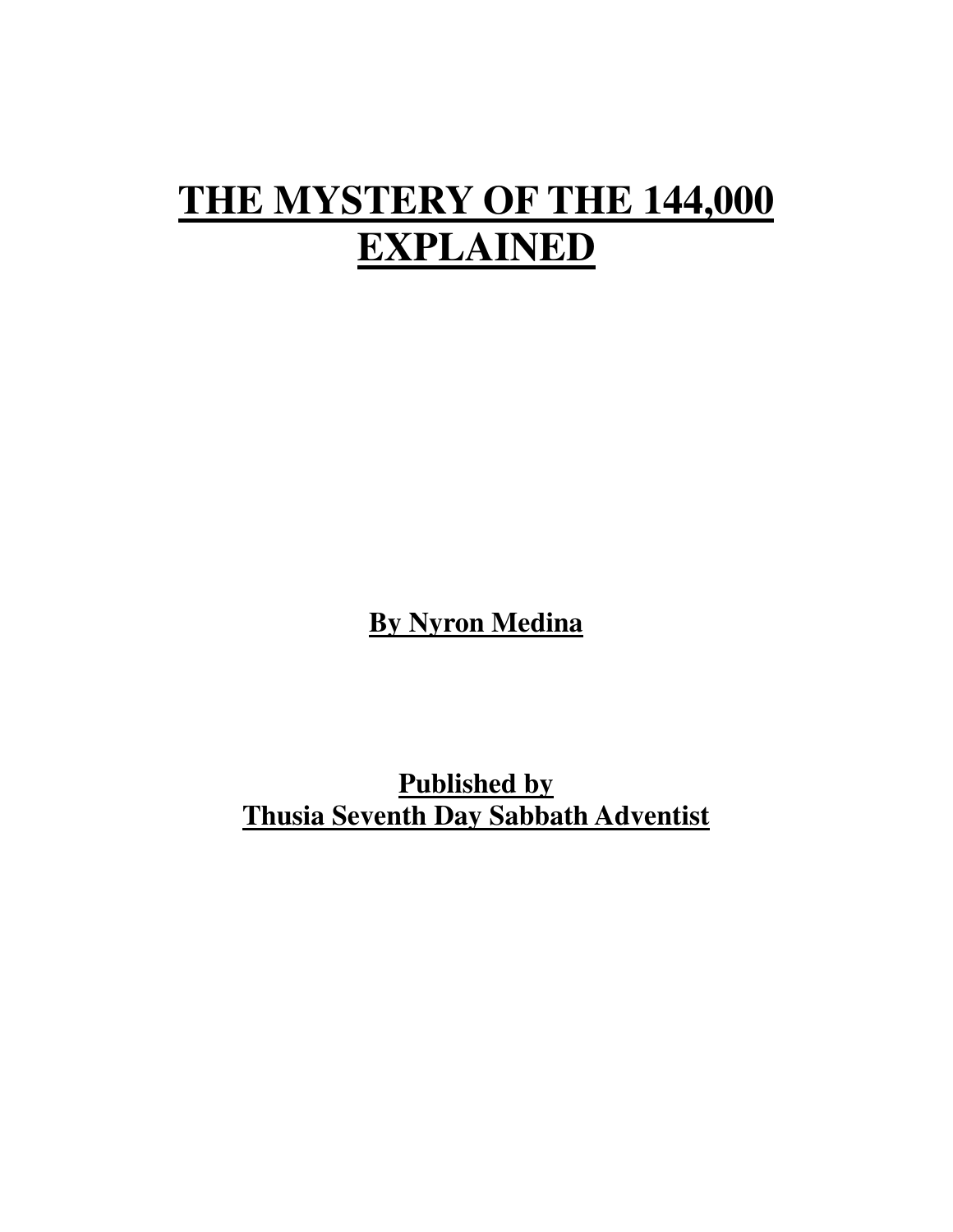## **THE MYSTERY OF THE 144,000 EXPLAINED**

- 1. In Scripture is brought to view a mysterious number of saints, the 144,000. Rev. 7:1-4; Rev. 14:1.
- 2. We are told that they are of the tribes of Israel. This is spiritual Israel. Ps. 73:1; Gal. 6:15,16.
- 3. All physical Israel are not of spiritual Israel, they (fleshly Israel) are not the children of God. Rom. 9:6-8.
- 4. The children of the promise (as Isaac) are counted for the seed of God, thus the 144000 of the tribes of Israel are spiritual Israelites. (Rom. 9:8; Gal. 3:7,9-14; Gal. 4:28).
- 5. The twelve tribes of spiritual Israel mentioned are: Rev. 7:5-8.
- 6. The tribe of Dan is missing as it was disinherited very early, and Manasseh (a half tribe from Joseph) took his place. As Dan was a judge in tribal traits, so then will be his replacement Manasseh. (Gen. 49:16; Rev. 7:6).
- 7. The 144,000 is literal in number, because this exact number is contrasted with the great multitude which we are told no man can number. Rev. 7:4,9.
- 8. But what is the significance of 144,000 (thousand)? We need to first look at the number twelve (12) as it is twelve thousand of each tribe that is sealed. Rev. 7:5-8.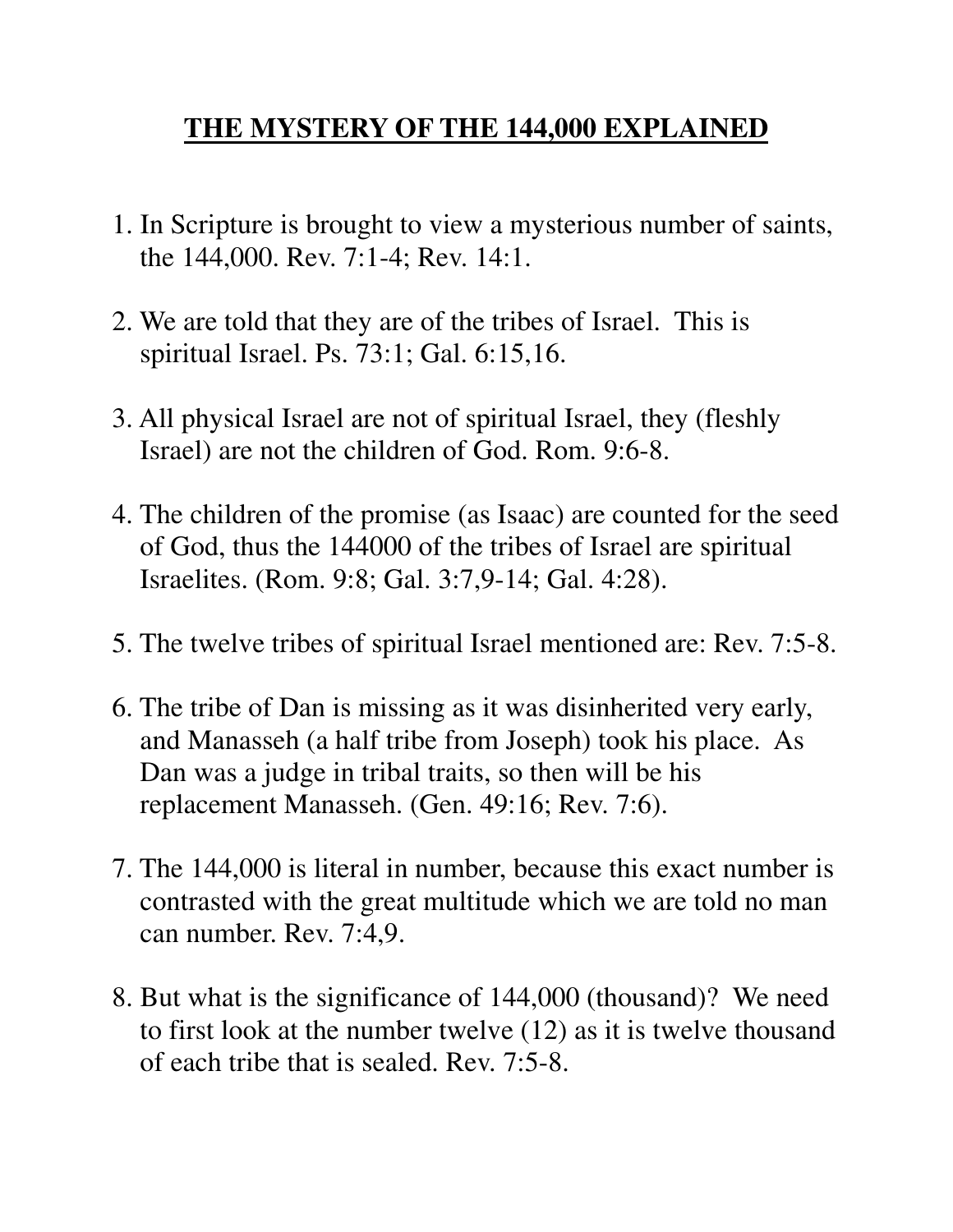9. The number twelve (12) signifies perfect organization, thus the twelve (12 "thousand") of each tribe signifies perfectly organized Christians in the end.

 "Twelve is perfect number, signifying perfection of government, or of governmental perfection." E. W. Bullinger, Number in Scripture, pg. 253.

 "Twelve … Governmental perfection or rule." Hartill, quoted in, John J. Davis, Biblical Numerology, pg. 122.

- 10. Observe how often the number twelve (12) is used in the Bible. It is completion.
	- a. Twelve tribes. Gen. 49:28.
	- b. Twelve Pillars set up by Moses. Ex. 24:4.
	- c. Twelve cakes (shewbread) for the sanctuary. Lev.  $24:5.$
	- d. Twelve months in the year. Est. 2 12.
	- e. Twelve apostles. Matt. 10:1,2.
	- f. Twelve baskets of fragments of bread and fish. Mk. 6:43.
	- g. Twelve hours in the day time. Jn. 11:9.
	- h. Twelve stars on the crown. Rev. 12:1.
	- i. Twelve gates and angels for New Jerusalem. Rev. 21:12.
	- j. Twelve foundations in the new city. Rev. 21:14.
	- k. Twelve pearls on the twelve gates. Rev. 21:21.
	- l. Twelve manner of fruits on the tree of life. Rev. 22:2.

11. In the Bible 1000 (thousand) is used to mean a large number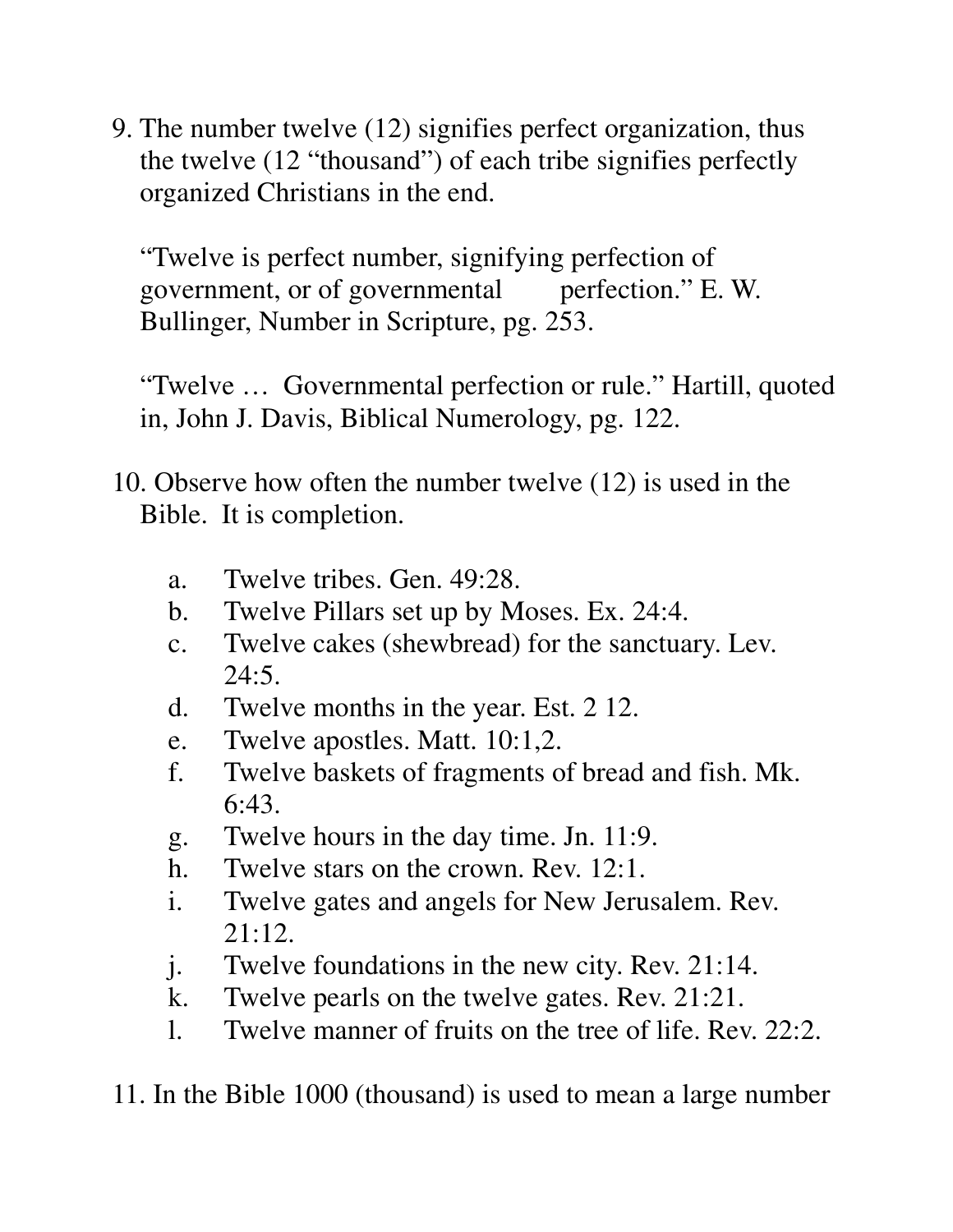in contrast to one (1) or one hundred (100). It is the smallest unit of a nation, and thus represents a large amount of people.

- a. One man shall chase a thousand. Josh. 23:10.
- b. One man (Samson) slew a thousand. Jud. 15:15,16.
- c. A thousand shekels cannot motivate a man to slay the king's son, though the money be so much. 2 Sam. 18:12.
- d. One day in God's courts is better than a thousand days. Ps. 84:10.
- e. One Thousand years is as yesterday in God's sight. Ps. 90:4.
- f. A thousand shall fall at the side of one man who makes God his refuge. Ps. 91:7.
- g. God remembers His covenant word which He commanded to a thousand years. Ps. 105:8.
- h. Though a vain man live a thousand years twice he will see no good. Eccl. 6:6.
- i. One man among a thousand can grasp the scheme of things. Eccl. 7:28.
- j. One thousand flees at the rebuke of one. Isa. 30:17.
- k. A little one becomes a thousand. Isa. 60:22.
- l. One day with God is as a thousand years for man. 2 Pet. 3:8.
- 12. Thus the twelve (12) thousand of each of the twelve tribes, adding up to 144,000 shows that God will have a great body of sealed saints, large amount, at the time when evil men and sinners waxes worse and worse so that Christ have to ask the question if He would find Faith on the earth at His second coming. (Rev. 14:1; 2 Tim. 3:13; Lk. 18:8).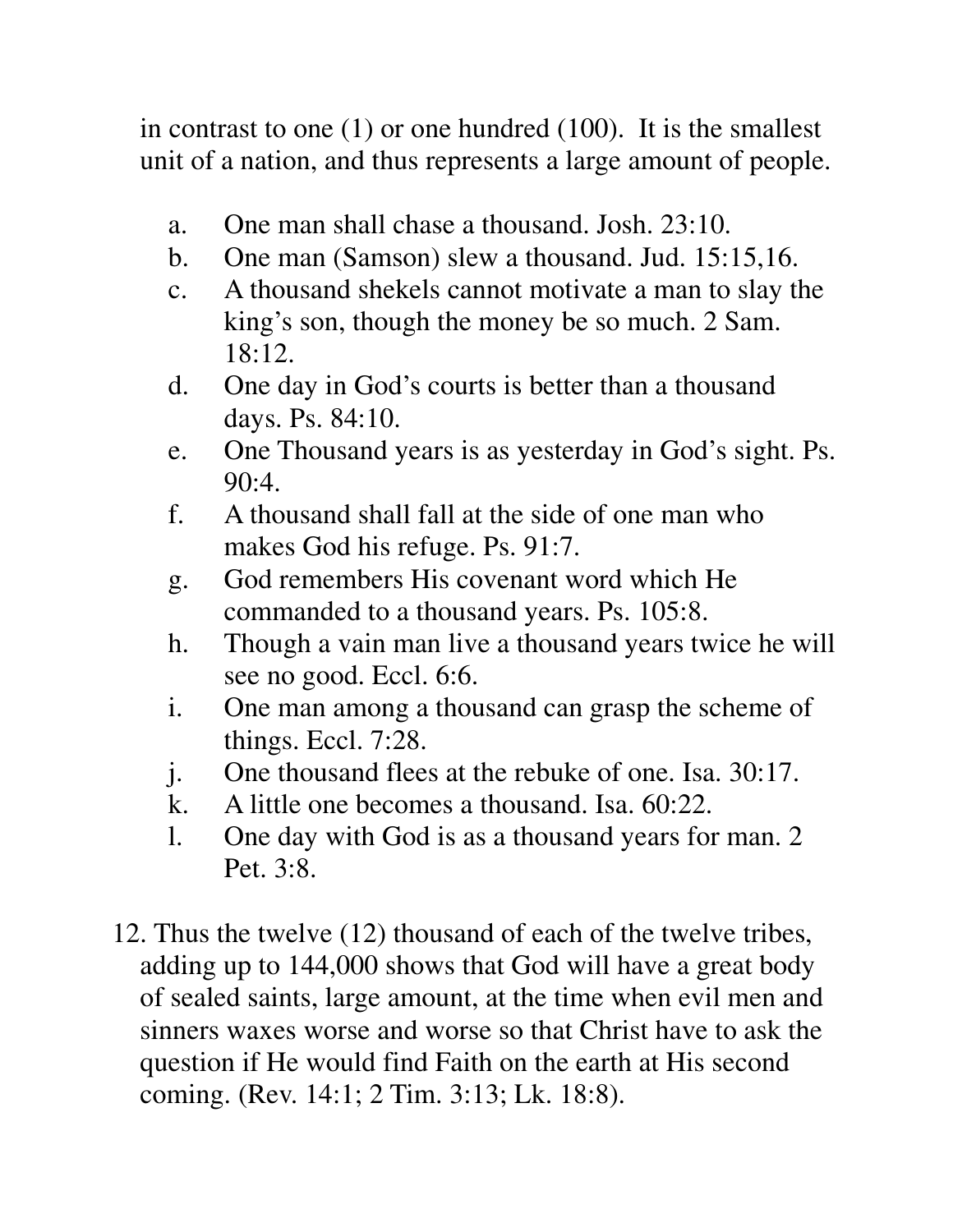- 13. The 144,000 (thousand) is sealed just before the four winds of strife, war and bloodshed is broken loose by the angels. Thus they live during the time of trouble. (Rev. 7:1-3; Jer. 25:32,33; Dan. 12:1).
- 14. The 144,000 are therefore those saints who remain alive during the time of trouble, while their brethren, many, many Christians, died as martyrs for Christ. (Rev. 15:2,3; Rev. 20:4; Rev. 13:15).
- 15. The one hundred and forty and four thousand (144, 000) are sealed with the Holy Spirit in latter rain power. (Eph. 1:13; Jam. 5:7,8; Rev. 7:4).
- 16. Thus they have an intellectual and spiritual settling into the truth so as not to be moved out of the Faith.
- "A settling into the truth, both intellectually and spiritually so they cannot be moved." Ellen G. White, The Faith I Live By, pg. 287.
- 17. The sealing of the 144,000 is the Father's name written in their minds. (Rev. 7:4; Rev. 14:1).
- 18. This name is YHWH. Ps. 83:18; Isa. 42:8.
- 19. This name is holy, it is a holy name. Ps. 145:21; Eze. 39:7.
- 20. In fact, because YHWH identifies God as the only true God,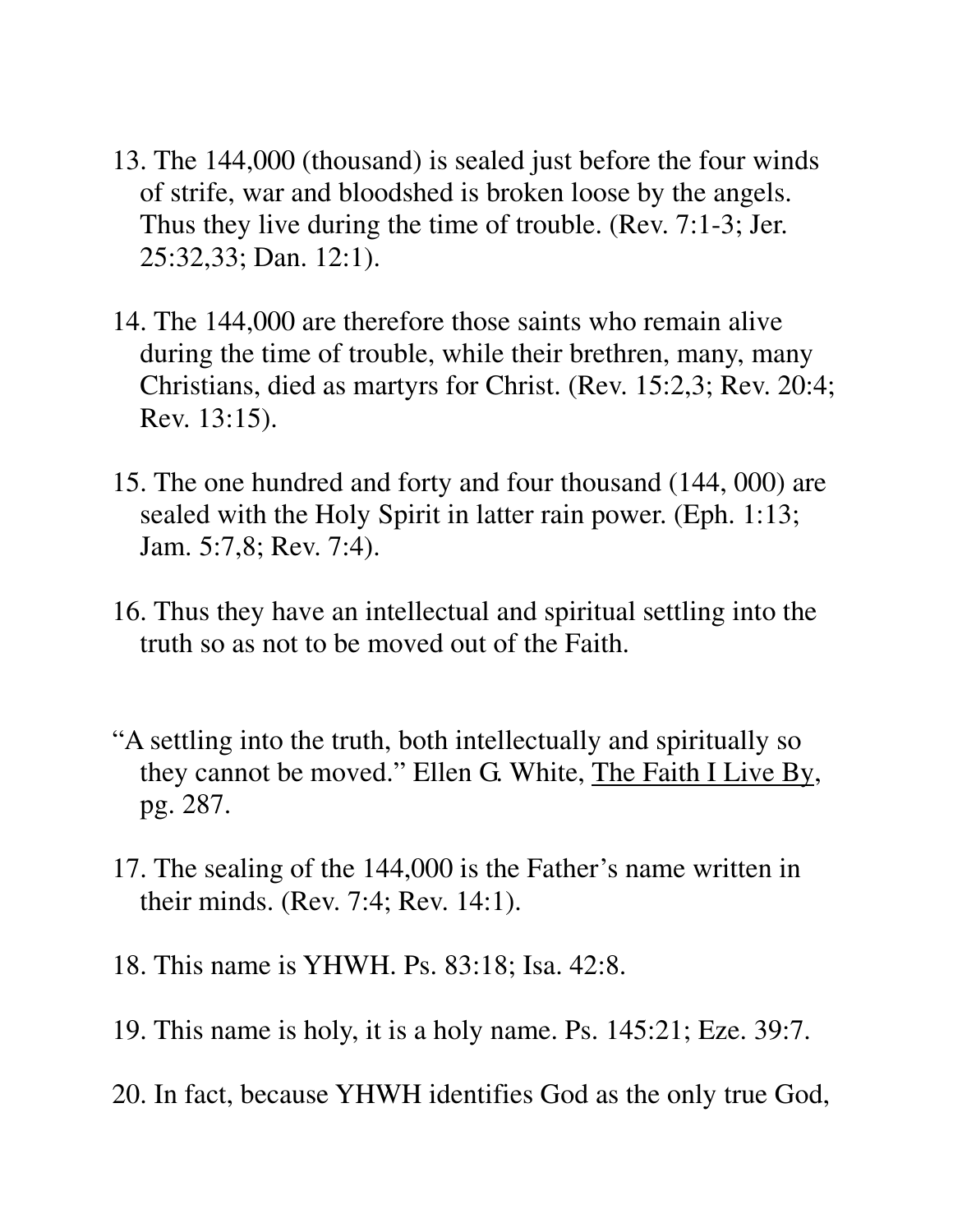the very meaning of His name is HOLY. (Isa. 45:5,6, 21,22; Isa. 57:15).

- 21. Holiness means "God-only-ness". (Ps. 86:8,10; Isa. 40:25; 1 Sam. 2:2).
- 22. Thus with Father's name written in their minds, the 144,000 shows God to be God alone or holy against the claim of Lucifer, that he is God with God, in the final reaches of the great controversy. Rev. 14:1.

 "And Satan, surround by evil angels, and claiming to be God, will work miracles of all kinds, to deceive, if possible, the very elect… God's tried and tested people will find their power in the sign spoken in Exodus 31:12-18." Ellen G. White, Testimonies For The Church, Vol. 9, pg. 15,16.

 "You know that Satan will come in to deceive if possible the very elect. He claims to be Christ, and he is coming in, pretending to be the great medical missionary. He will cause fire to come down from heaven in the sight of men, to prove that he is God. We must stand barricaded by the truths of the Bible." Ellen G. White, Special Testimonies, Series B, No. 6, pg. 33.

 "The time is at hand when Satan will work miracles to confirm minds in the belief that he is God…" Ellen G. White, Medical Ministry, pg. 14.

23. Thus, by getting men to worship the Beast-Papacy, knowing fully well that this is worship of himself, the dragon, Satan, by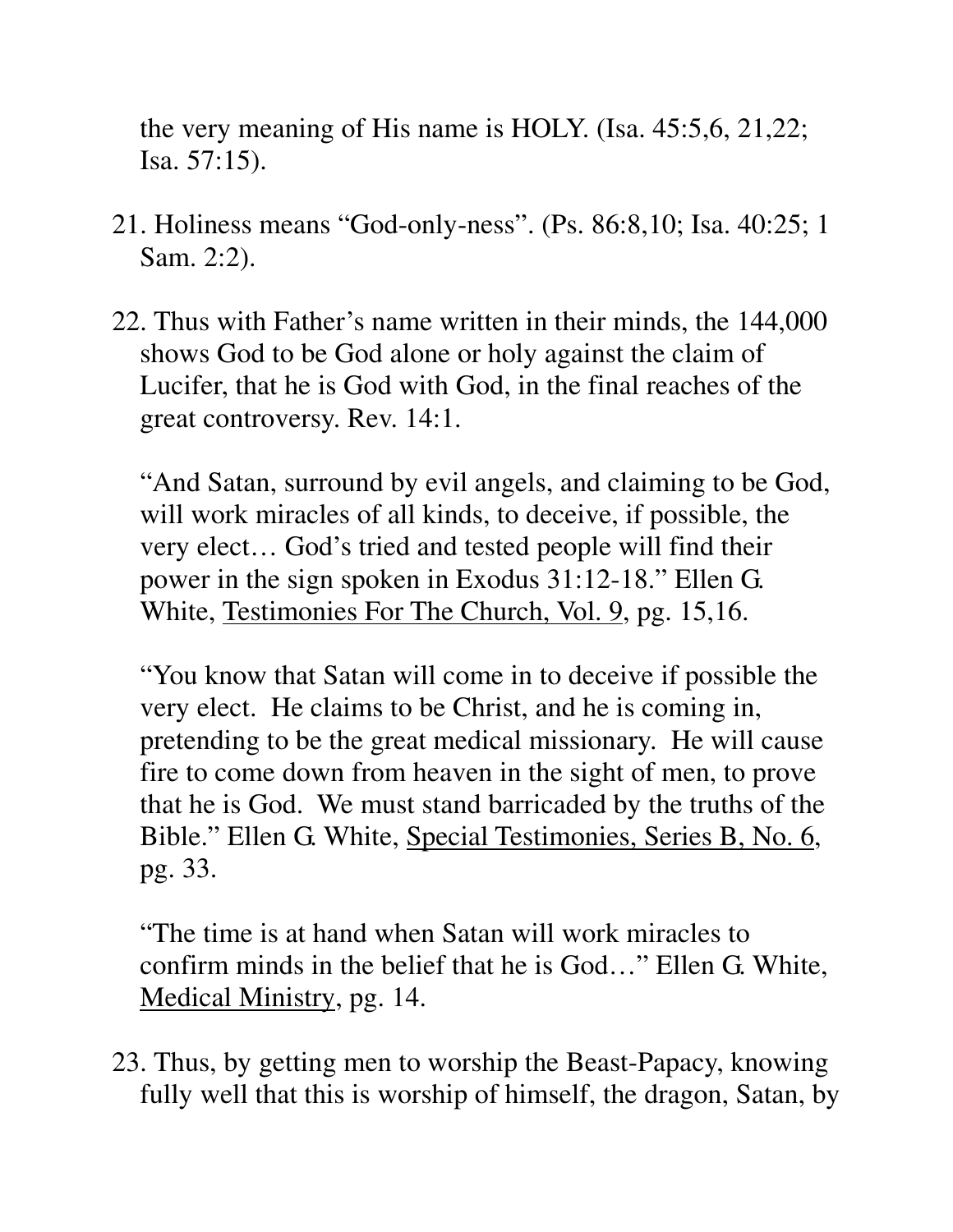this seeks to be exalted as God with God; but with their theologically and spiritually advanced Faith and life, the 144,000, like Christ, with the Father's name sealed in their minds, exalts God alone to be worshipped, thus saying God alone is God. (Rev. 13:1-4; Matt. 4:8-10).

- 24. The 144,000 are sealed with the Father's name in their minds, this name is YHWH as found in the Sabbath, the seal of God. (Rev. 14:1; Ps. 83:18; Ex. 20:8-11; Eze. 20:20).
- 25. Thus the deep philosophical meaning of the Sabbath for serving YHWH the true God, in the minds of the 144,000' is the knowledge they hold of god as creator thus God being God alone against the contradictory claims of Satan. (Eze. 20:12; Ex. 31:12,13,15-17; Isa. 40:25,26).
- 26. The 144,000 have experienced the existence of sinlessness, since there is no deceit in their mouth and they are faultless before God. (Rev. 14:5; 1 Jn. 3:6,9).
- 27. The 144,000 profess a pure faith because they are not defiled by false religions.
	- a. Babylonian false religion does not deceive them. Rev. 17:4-6; Rev. 18:2-4.

 b. They are pure-faith Christians (virgins). (Rev. 12:17; Rev. 14:12; Rev. 10:7; Dan. 12:3,4,10).

 "They are called virgins because they profess a pure faith." Ellen G. White, Christ Object Lessons, pg. 371.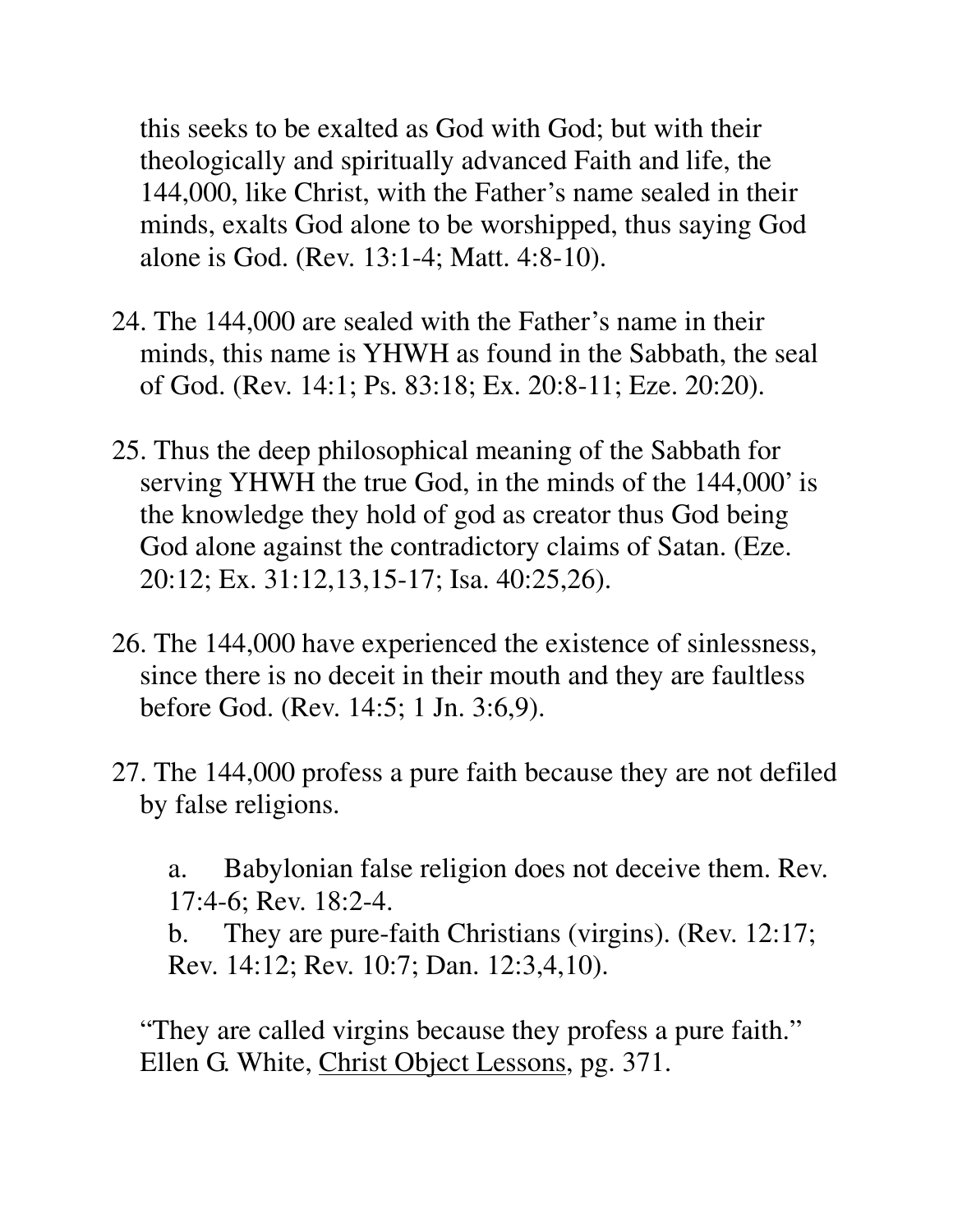28. Through the latter rain of the Holy Spirit experience, the 144,000 experience a kind of superman, supernatural powers as God working in them against their enemies of evil angels and men. Joel. 2:1-10.

 "The 144,000 were all sealed and perfect united. On their foreheads was written, God, New Jerusalem, and a glorious star containing Jesus' new name. At our happy holy state the wicked were enraged, and would rush violently up to lay hands on us to thrust us into prison, when we would stretch forth the hand in the name of the Lord, and they would fall helpless to the ground." Ellen G. White, Early Writings, pg. 15.

29. The 144,000 hold a Faith (from the deep philosophical meaning of the Sabbath) that helps them face the seven (7) last plagues in nature and politics adequately. Ps. 46:1-11.

 "At that time the latter rain, or refreshing from the presence of the Lord, will come to … prepare the saints to stand in the period when the seven last plagues are poured out." Ellen G. White, **Early Writings**, pg. 85,86.

 "… they have passed through the time of trouble such as never was since there was a nation …. They have seen the earth wasted with famine and pestilence, the sun having power to scorch men with great heat, and they themselves have endured suffering, hunger and thirst." Ellen G. White, The Great Controversy, pg. 649.

30. The 144,000 goes through a period within the time of trouble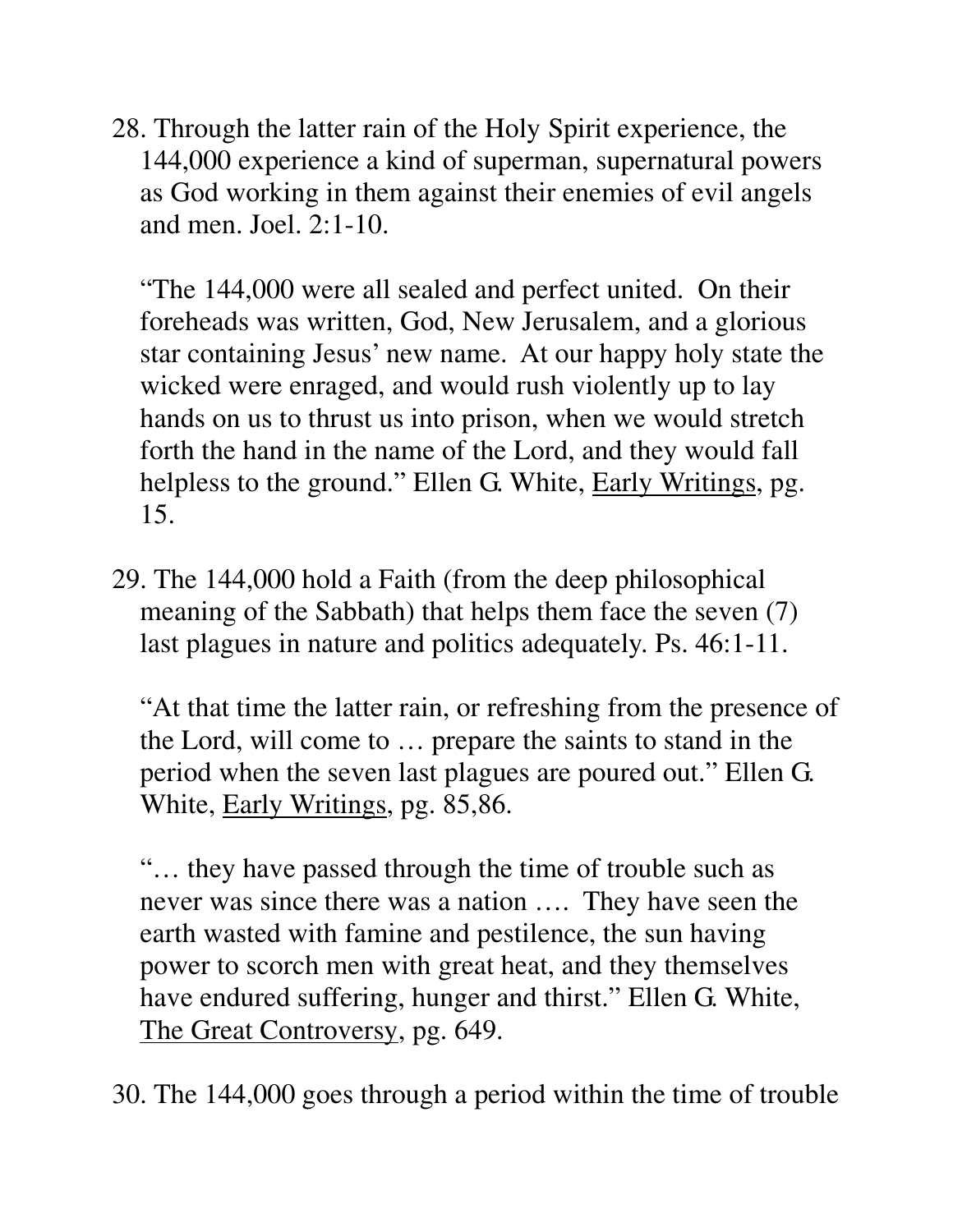or year of the plagues called Jacob's trouble. Jer. 30:7.

 "… they have endured the anguish of the time of Jacob's trouble; they have stood without an intercessor through the final out pouring of God's judgments." Ibid, pg. 649.

 "A decree went forth to slay the saints, which caused them to cry day and night for deliverance. This was the time of Jacob's trouble. Then all the saints cried out with anguish of spirit, and were delivered by the voice of God. The 144,000 triumphed." Ellen G. White, Early Writings, pg. 36-37.

- 31. The following account is the (PPPH) Prophetic Progressive Physical History OF Jacob's Trouble. Gen. 32:1-12,24-30.
- 32. In the modern equivalent that the 144,000 goes through, we have the following points:
	- a. The 144,000 are the saints of God that remain alive during the year of the seven last plagues.
	- b. All their past sins are supposed to be blotted out by then, though they may not know.
	- c. A death decree to slay the 144,000 saints at a certain time is spread around.
	- d. The wicked gather to destroy them.
	- e. The 144,000 saints are concerned for their security, they fear that if one sin is in their life that was un forsaken and un-confessed, they shall not be entitled to God's protection, so they shall be overwhelmed by the wicked, destroyed and die lost.
	- f. So they go into a long season of prayer and searching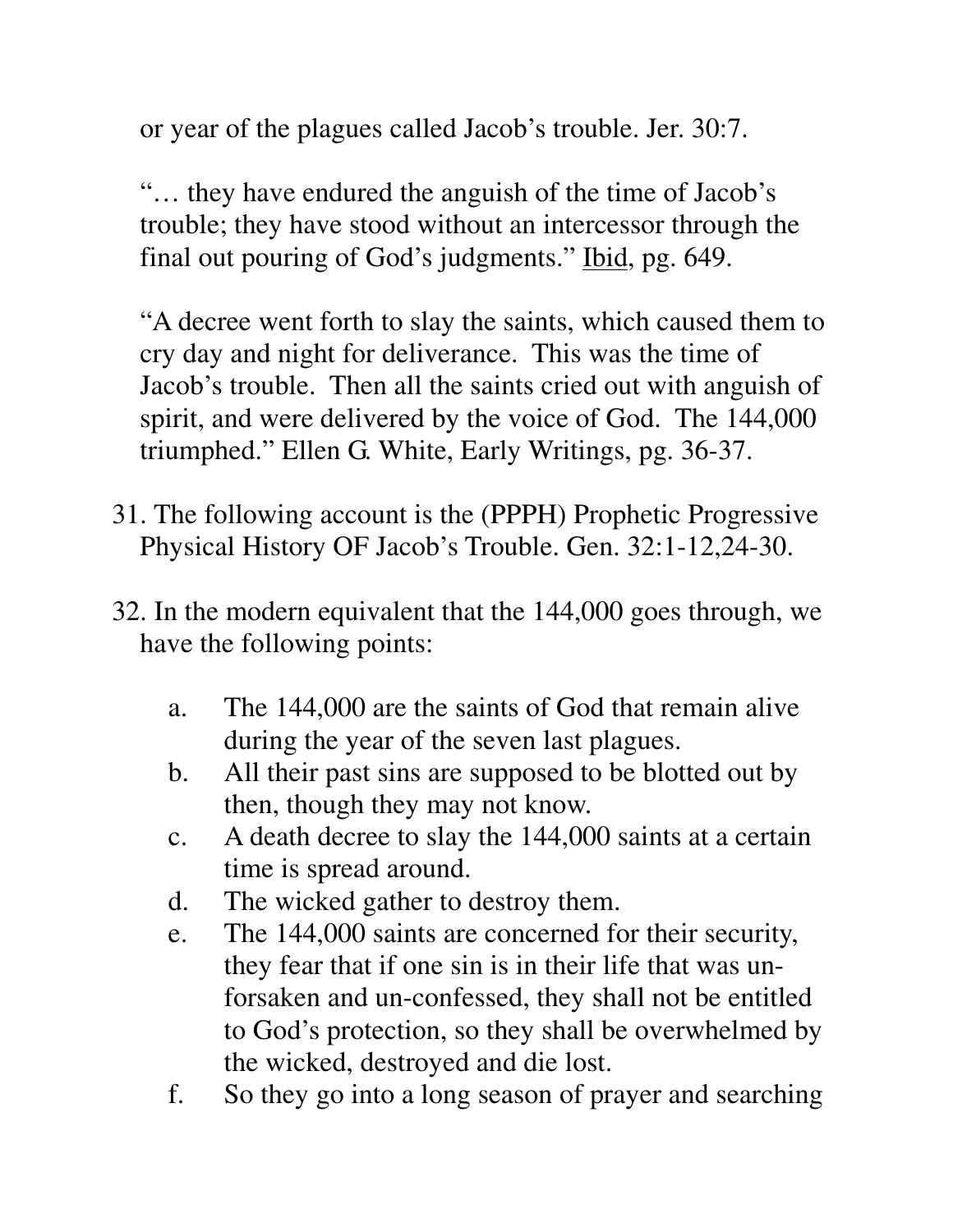of their hearts and lives to see if there is any sin to detect. This causes them excruciating anguish.

- g. The hear and see the plottings of the wicked all around them and fear that they will be killed.
- h. But, try how they may, they cannot bring a single sin to their remembrance, all their sins have indeed been blotted out before the start of the plagues, and God has removed the memory of them from their minds.
- i. This experience is designed to further adjust the minds and thinking of the 144,000 to only the nature and spirit of heavenly things. It burns out the last earthliness from them.
- j. As the wicked rushed upon, the 144,000, God suddenly miraculously interposes to deliver the 144,000 saints from death.
- k. Thus the 144,000 saints triumph over the forces of the beast and his followers.
- 33. Thus 144,000 experiences the thrill of triumph over their enemies of men and evil angels. Jer. 30:7; Isa. 30:29-31.

 "It was at midnight that God chose to deliver His people. As the wicked were mocking around them, suddenly the sun appeared, shining in his strength, and the moon stood still. The wicked looked upon the scene with amazement, while the saints beheld with solemn joy the tokens of their deliverance." Ellen G. White, Early Writings, pg. 285.

 "This was the time of Jacob's trouble. Then all the saints cried out with anguish of spirit, and were delivered by the voice of God. The 144,000 triumphed. Their faces were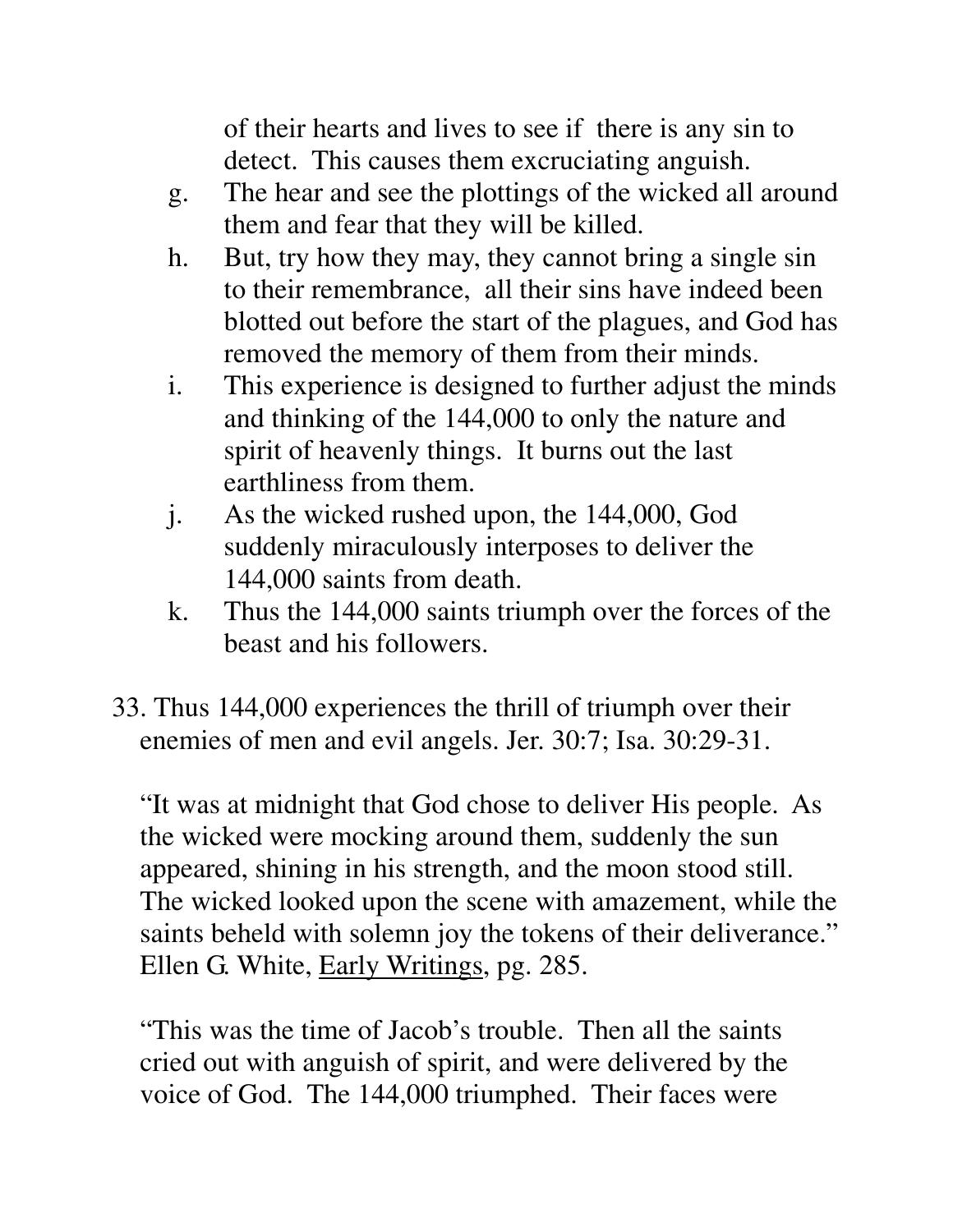lighted up with the glory of God." Ibid, pg. 37.

 "When the protection of human laws shall be withdrawn from those who honour the law of God, there will be, in different lands, a simultaneous movement for their destruction. As the time appointed in the decree draws near, the people will conspire to root out the hated sect. It will be determined to strike in one night a decisive blow, which shall utterly silence the voice of dissent and reproof. The people of God— some in prison cells, some hidden in solitary retreats in the forests and the mountains — still plead for divine protection, while in every quarter companies of armed men, urged on by hosts of evil angels, are preparing for the work of death. It is now, in the hour of utmost extremity, that the God of Israel will interpose for the deliverance of His chosen… With shouts of triumph, jeering, and imprecation, throngs of evil men are about to rush upon their prey, when, lo, a dense blackness, deeper than the darkness of the night, falls upon the earth. Then a rainbow, shining with the glory from the throne of God, spans the heavens and seems to encircle each praying company. The angry multitudes are suddenly arrested. Their mocking cries die away. The objects of their murderous rage are forgotten. With fearful forebodings they gaze upon the symbol of God's covenant and long to be shielded from its overpowering brightness." Ellen G. White, The Great Controversy, pg. 635-636.

 "Glorious will be the deliverance of those who have patiently waited for His Coming and whose names are written in the book of life." Ibid, pg. 634.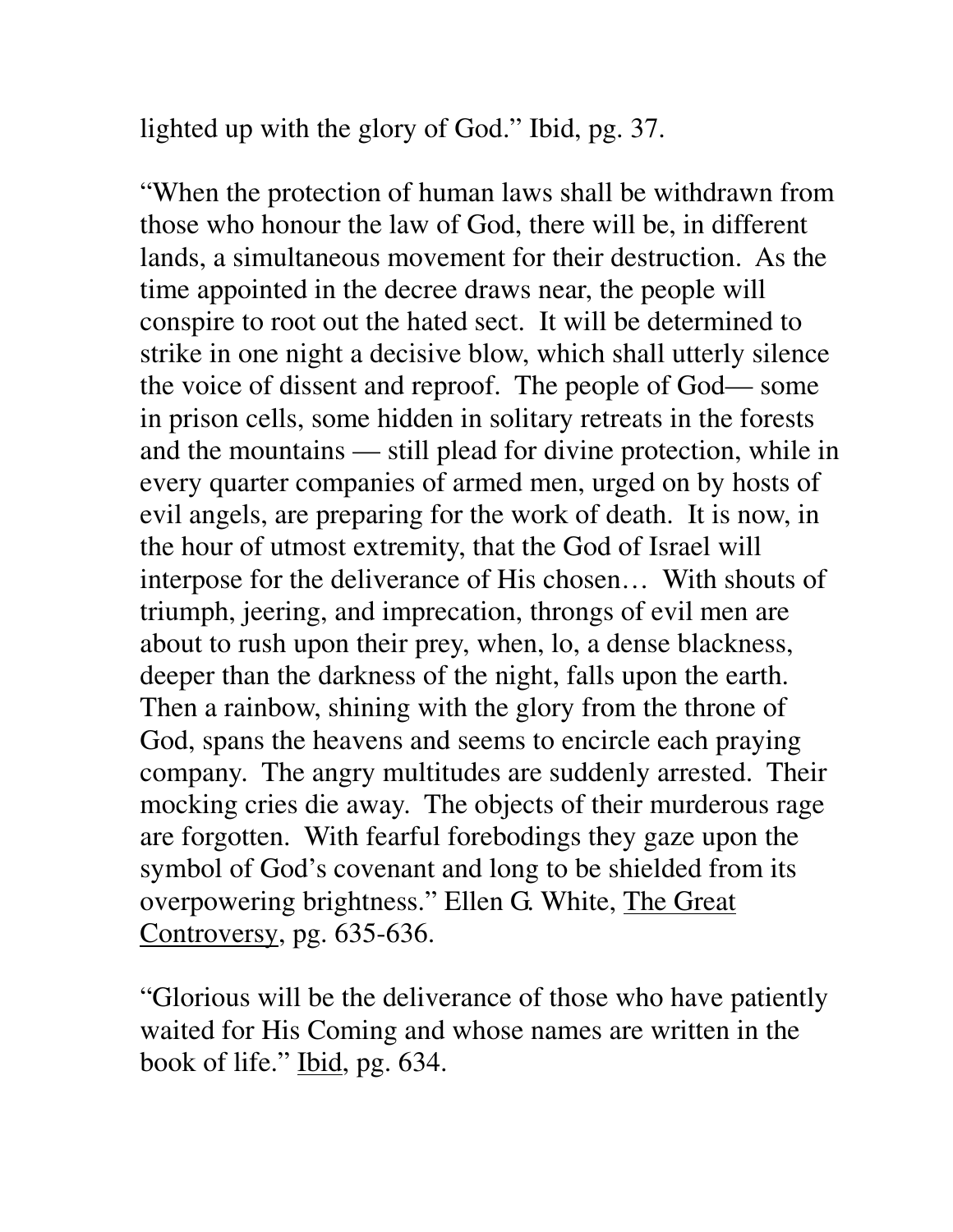- 34. The following chart explains the events of the great deliverance of the 144,000, God's people.
- 35. The 144,000 become ambassadors of Christ and the Gospel to the whole universe because of the special experience of the Faith they have. Rev. 14:4.
- 36. The 144,000 sing a new song which only they can know for it is a song of the experience they went through. Rev. 15:2-4.

 "And they sing "a new song" before the throne, a song which no man can learn save the hundred and forty and four thousand. It is the song of Moses and the Lamb— a song of deliverance. None but the hundred and forty-four thousand can learn that song; for it is the song of their experience — an experience such as no other company have ever had." Ellen G. White, The Great Controversy, pg. 648-649.

- The song of Moses and the Lamb is found in Deut. 32:1-37. 43. (Deut. 31:30).
- 38. The 144,000 are trophies of God's salvific grace, thus they are called the firstfruits of the saved. This means that God will have a great number that is even  $(144,000)$ , of saints who will face all the temptations that Satan and his host can muster, and all will NOT sin, but be triumphant against sin and Satan. God stakes His divinity on the fact that in the worst stage of the earth's history, when the love of many shall grow cold, He will spiritually maintain and keep holy a large body of saints, with even numbers, to prove their success cannot be attributed to the fact that some saints were able to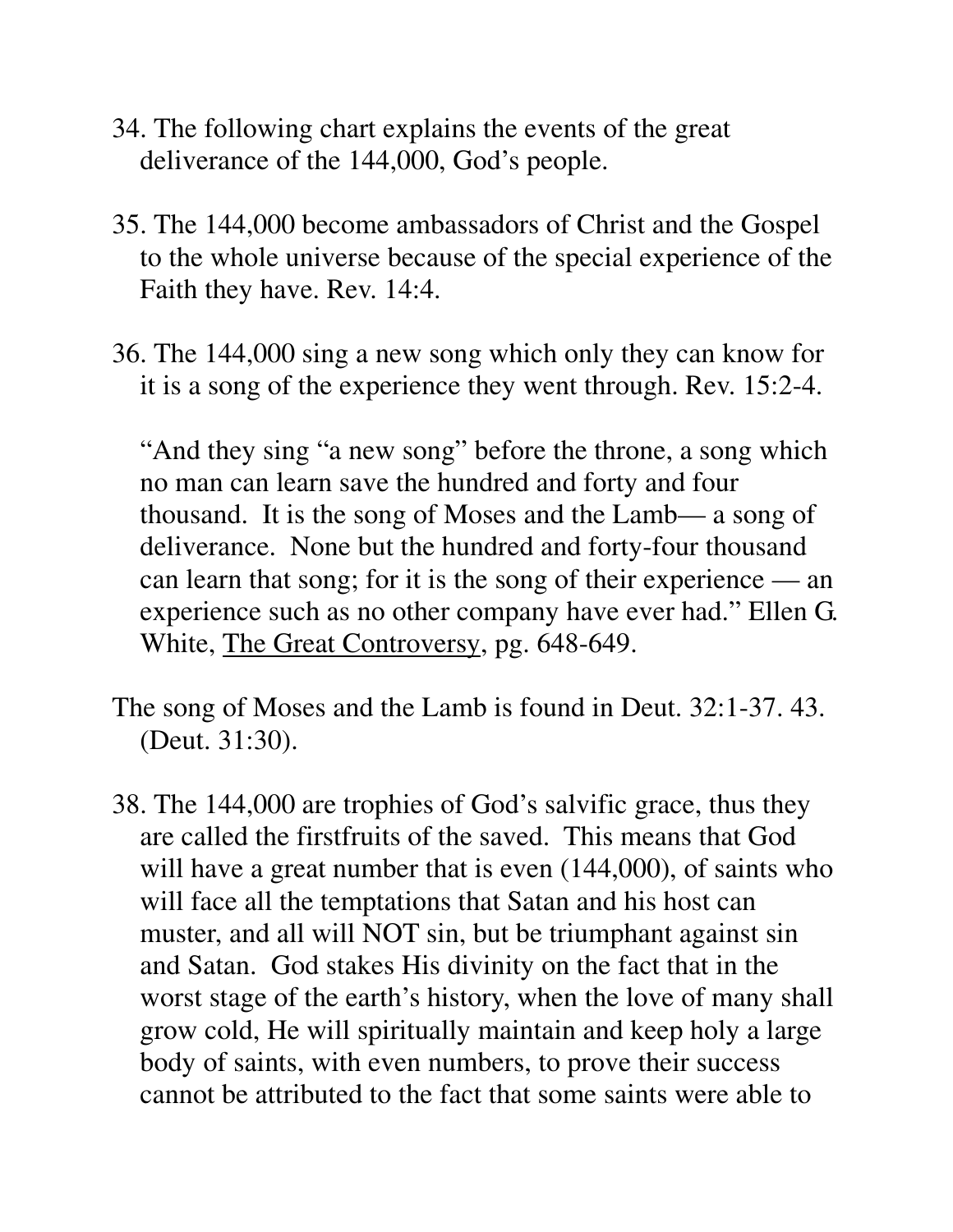make it safe. No, the large even number (144,000) proves that it is God that is responsible for their salvation, His grace is able to save to the uttermost, those that come unto Him. (2 Tim. 3:13; Matt. 24:12; Eph. 2:5,8; Heb. 7:25; Rev. 14:4).

Fin.